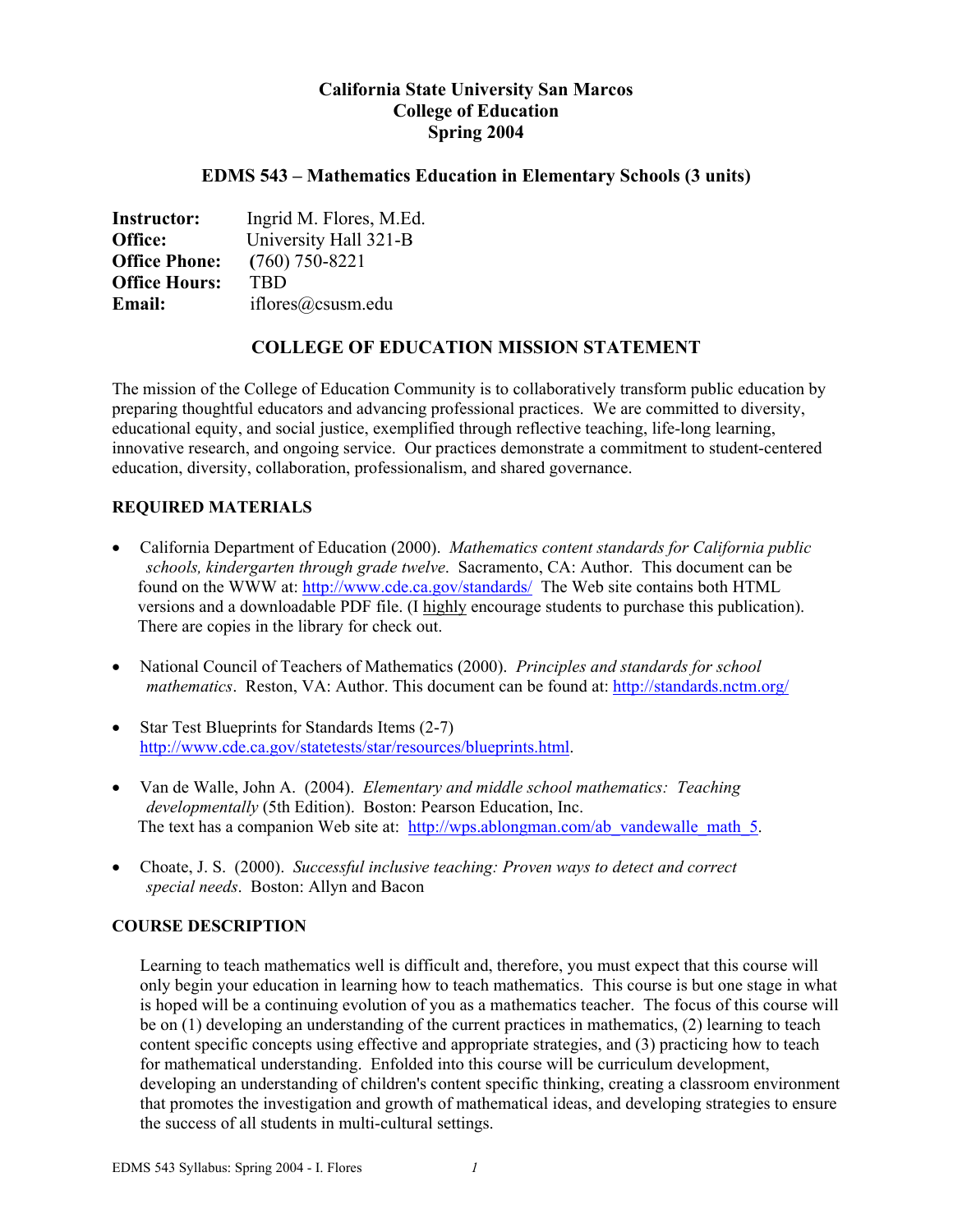## **Standards Alignment:**

The course objectives, assignments, and assessments have been aligned with the CTC standards for Multiple Subjects Credential. The following standards are a primary emphasis in this course:

- Standard 3: Relationship between Theory and Practice
- Standard 4: Pedagogical Thought and Reflective Practice
- Standard 5: Equity, Diversity and Access to the Core Curriculum for All Children
- Standard 8A(a): Pedagogical Preparation for Subject-Specific Content Instruction by MS Candidates (Mathematics)

### **Teacher Performance Expectation (TPE) Competencies:**

This course is designed to help teachers seeking the Multiple Subjects Credential to develop the skills, knowledge, and attitudes necessary to assist schools and district in implementing an effective program for all students. The successful candidate will be able to merge theory and practice in order to realize a comprehensive and extensive educational program for all students. The following TPE's are addressed in this course:

### **Primary Emphasis**:

• TPE 1a-Subject Specific Pedagogical Skills for MS Teaching (Mathematics)

### **Secondary Emphases**:

- TPE 2-Monitoring Student Learning During Instruction
- TPE 3-Interpretation and Use of Assessments
- TPE 4-Making Content Accessible
- TPE 5-Student Engagement
- TPE 6a-Developmentally Appropriate Practices in Grades K-3
- TPE 6b-Developmentally Appropriate Practices in Grades 4-8
- TPE 6d- Developmentally Appropriate Teaching Practices for Special Education: Teaching the Special Education Population in the General Education Environment
- TPE 7-Teaching English Learners
- TPE 8-Learning About Students
- TPE 9-Instructional Planning
- TPE 10-Instructional Time
- TPE 11-Social Environment
- TPE 13-Professional Growth
- TPE 14-Educational Technology in Teaching and Learning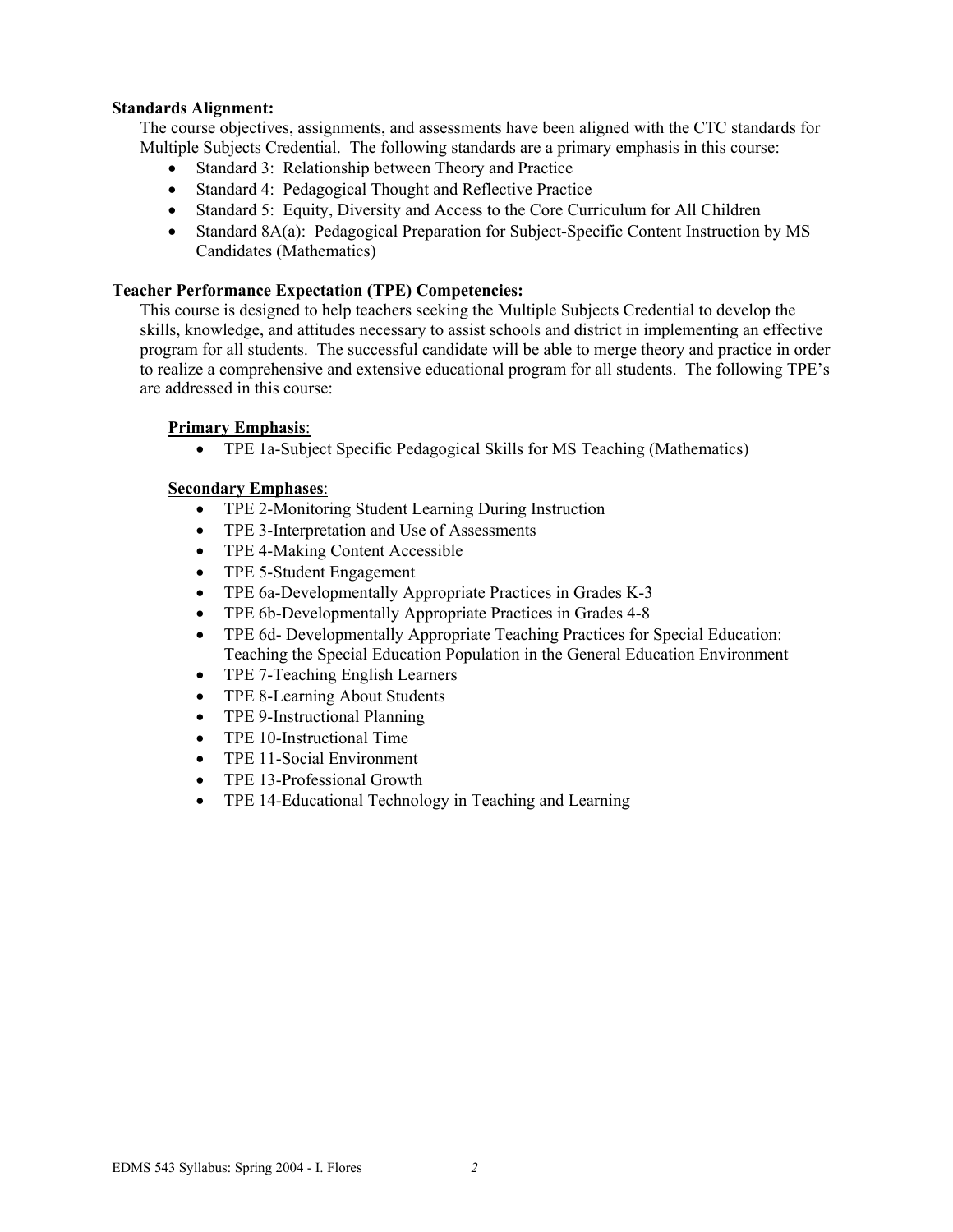### **ASSIGNMENTS**

Detailed assignment sheets (course packet) will be provided electronically for every assignment below. The course calendar/topics schedule is attached to this syllabus.

#### **Reading Reflections**

**(20%)** - Each week students will write a "meaningful" reflection on the material assigned to be read for that week. These reflections should be one page in length (use an "11" font, line spacing of 1.5, with **only** your name and class session number as a heading), and should clearly articulate your thoughts **on the assigned readings** and how you might **specifically apply** what you learned from the articles as a teacher in the classroom. Please do not repeat verbatim from the readings.

#### **Student Interviews (Critical Assessment Task – CATs)**

**(20%)** - You and one of your classmates will conduct a series of three different student interviews based on questions provided in class. For each interview, you will pose mathematical problems to any one student at a predetermined grade level. The purpose is to get you to begin thinking about students' mathematical understanding, to learn how to effectively pose questions and interpret the meaning of students' answers, and to provide you with an opportunity to interact with students.

#### **Mathematical Resources & Lesson (Critical Assessment Task – CATs)**

**(35%) –** Working in small groups, your team will first compile resources on a predetermined mathematical topic (20%) and then design a lesson that you will present in an elementary class (15%). The purpose of this activity is to help you learn how to design effective mathematical activities, to provide you with an opportunity to begin compiling mathematical resources, and to provide an opportunity for you to practice teaching mathematics.

#### **Curriculum Assignment (Critical Assessment Task – CATs)**

**(20%) –** Students will review the mathematics curriculum currently being used in your classroom (e.g., a textbook) at one grade level and write a short paper that investigates the curriculum alignment with the CA Content Standards and current high stakes assessments. Students will also provide their general thoughts and concerns related to the curriculum (e.g., how the curriculum might need to be altered to make strong connections between mathematical concepts and procedures).

**Active Participation and Collaboration (5%) –** Defined as **actively** engaging in **all** class discussions and activities, students will be evaluated daily. A positive attitude is an important component for establishing the definition for active participation and collaboration. From 0-5 points can be earned in this category depending on the student's degree of active participation and collaboration.

## **A COURSE PACKET WITH ASSIGNMENT DETAILS AND SCORING RUBRICS WILL BE PROVIDED ELECTRONICALLY TO EACH STUDENT.**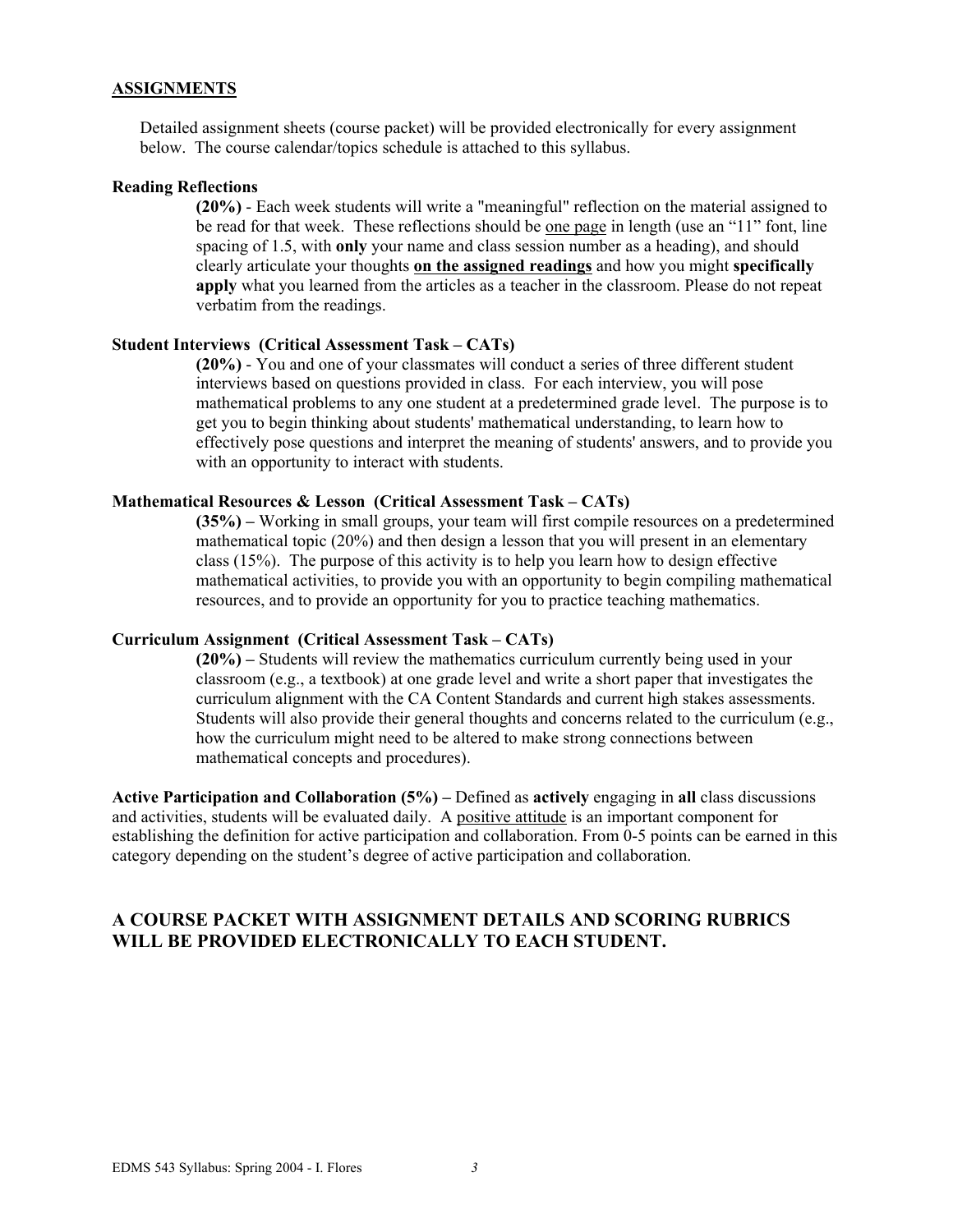## **INFUSED COMPETENCIES**

# **CLAD**

In 1992, the College of Education voted to infuse Cross-cultural, Language and Academic Development (CLAD) competencies across the curriculum. The CLAD competencies are attached to the syllabus and the competencies covered in this course are highlighted.

## **Authorization to Teach English Learners**

This credential program has been specifically designed to prepare teachers for the diversity of languages often encountered in California public school classrooms. The authorization to teach English learners is met through the infusion of content and experiences within the credential program, as well as additional coursework. Students successfully completing this program receive a credential with authorization to teach English learners

## **Special Education**

Consistent with the intent to offer a seamless teaching credential in the College of Education, this course will demonstrate the collaborative infusion of special education competencies that reflect inclusive educational practices.

### **Technology**

This course infuses technology competencies to prepare our candidates to use technologies, emphasizing their use in both teaching practice and student learning.

## **ATTENDANCE POLICY**

The attendance policy of the College of Education: Due to the dynamic and interactive nature of courses in the COE, all students are expected to attend all classes and participate actively. At a minimum, students must attend more than 80% of class time, or s/he may not receive a passing grade for the course at the discretion of the instructor. If you miss two class sessions or are late (or leave early) more than three sessions, you cannot receive a grade of "A". If you miss three class sessions, your highest possible grade is a "C+". Should you have extenuating circumstances, contact the instructor as soon as possible. Please discuss with me any extenuating circumstances that will cause you to miss class prior to your absence. Attendance will be taken at each class session. Furthermore, grades on assignments turned in late will be lowered unless **prior arrangements** have been made with the instructor

## **PLAGIARISM AND CHEATING**

Please be sure to read and understand the university policy on plagiarism and cheating, as it will be strictly enforced. Academic dishonestly will not be tolerated and will result in a failing grade for this course and will be reported to the University.

## **Students with Disabilities Requiring Reasonable Accommodations**

Students are approved for services through the Disabled Student Services Office (DSS). This office is located in Craven Hall 5205 and can be contacted by phone (760) 750-4905, or TTY (760) 750-4909. Students authorized by DSS to receive reasonable accommodations should meet with their instructor during office hours or, in order to ensure confidentiality, in a more private setting.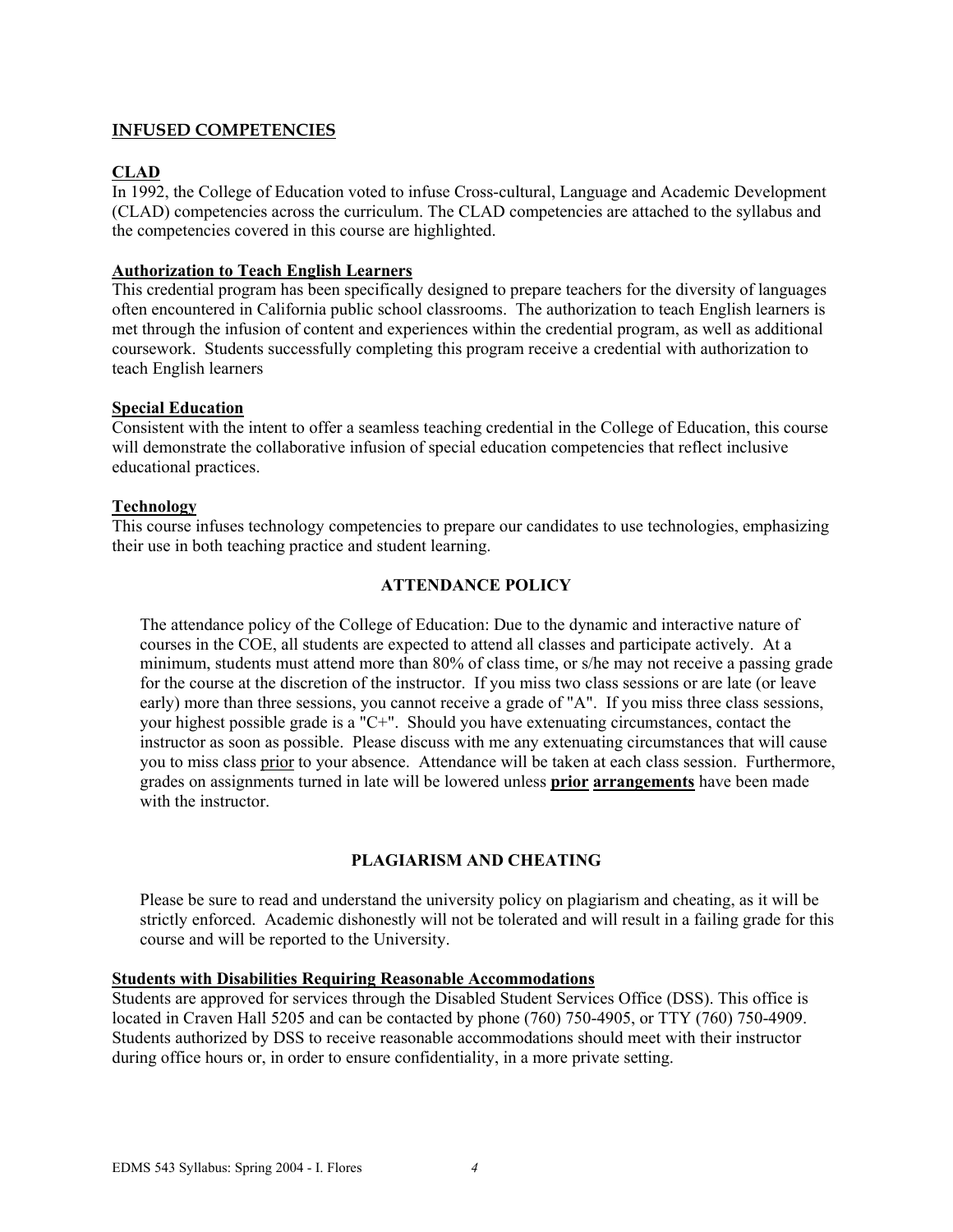**GRADING SCALE:** Grades for this course will be based on the following grading scale:

 A.................. 93% - 100 % A-……………90% - 92% B+…………. 88% - 89% B.................. 83% - 87 % B-………..  $80\% - 82\%$  C+…………. 78% - 79% C.................. 73% - 77 % C-…………... 70% - 72%

**Remember! You are required to maintain a B average (3.0 GPA) in your teacher education courses to receive a teaching credential in the State of California.**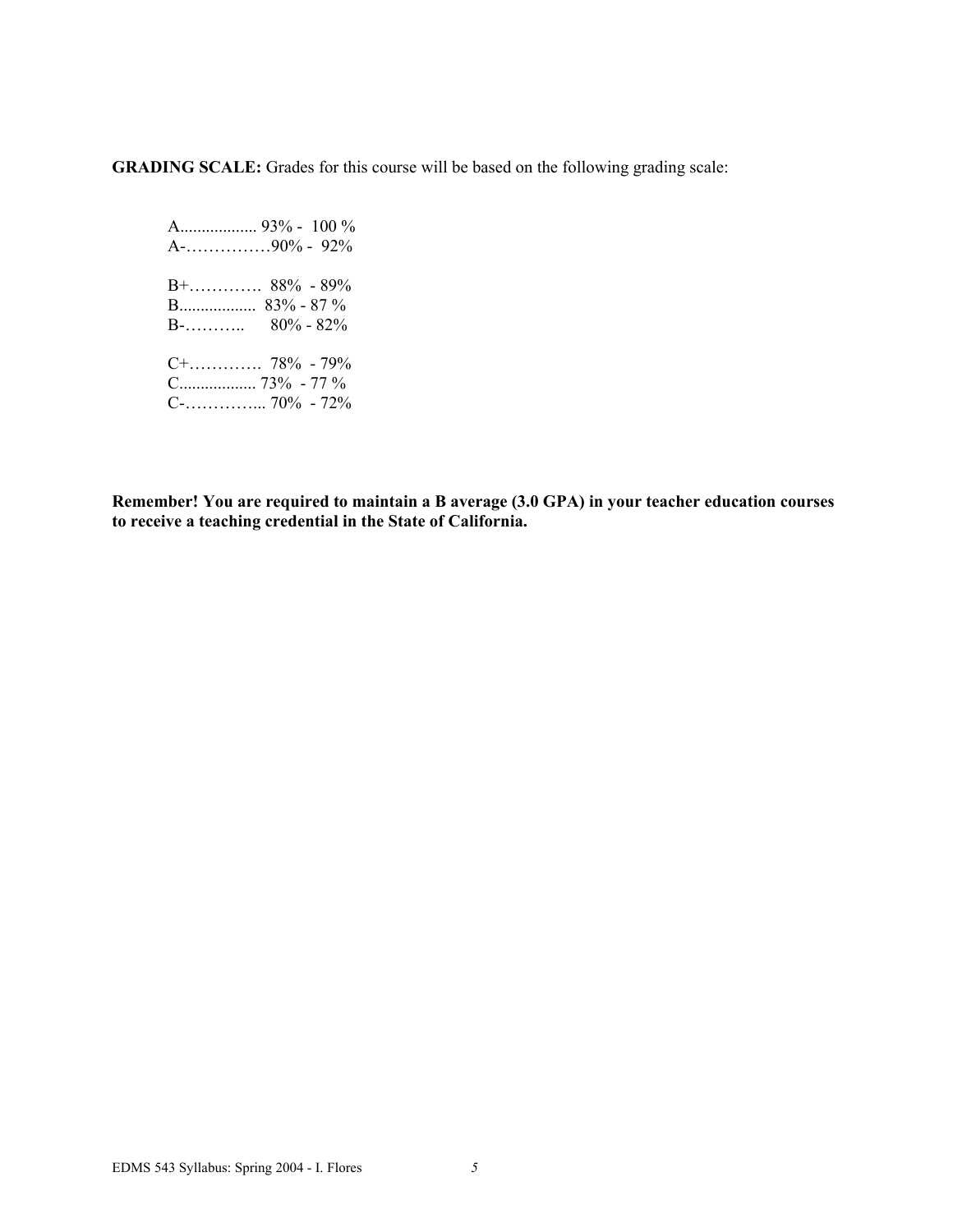| <b>TEST 1: LANGUAGE</b><br><b>STRUCTURE</b><br><b>AND</b><br><b>FIRST- AND SECOND-</b><br><b>LANGUAGE DEVELOPMENT</b><br>I. Language Structure and | <b>TEST 2: METHODOLOGY</b><br>OF BILINGUAL, ENGLISH<br><b>LANGUAGE DEVELOPMENT,</b><br><b>AND</b><br><b>CONTENT INSTRUCTION</b><br>I. Theories and Methods of | <b>TEST 3:</b><br><b>CULTURE</b><br><b>AND</b><br><b>CULTURAL DIVERSITY</b><br>I. The Nature of Culture |
|----------------------------------------------------------------------------------------------------------------------------------------------------|---------------------------------------------------------------------------------------------------------------------------------------------------------------|---------------------------------------------------------------------------------------------------------|
| Use:<br><b>Universals and Differences</b><br>(including the structure of<br>English)                                                               | <b>Bilingual Education</b>                                                                                                                                    |                                                                                                         |
| A. The sound systems of<br>language (phonology)                                                                                                    | A. Foundations                                                                                                                                                | A. Definitions of culture                                                                               |
| <b>B.</b> Word formation (morphology)                                                                                                              | <b>B.</b> Organizational models: What<br>works for whom?                                                                                                      | <b>B.</b> Perceptions of culture                                                                        |
| C. Syntax *                                                                                                                                        | C. Instructional strategies *                                                                                                                                 | C. Intragroup differences (e.g.,<br>ethnicity, race, generations,<br>and micro-cultures)                |
| <b>D.</b> Word meaning (semantics) *                                                                                                               | II. Theories and Methods for<br><b>Instruction In and Through</b><br><b>English</b>                                                                           | <b>D.</b> Physical geography and its<br>effects on culture                                              |
| <b>E.</b> Language in context                                                                                                                      | A. Teacher delivery for both<br>English language<br>development and content<br>instruction *                                                                  | E. Cultural congruence                                                                                  |
| F. Written discourse *                                                                                                                             | <b>B.</b> Approaches with a focus on<br>English language<br>development *                                                                                     | II. Manifestations of Culture:<br><b>Learning About Students</b>                                        |
| G. Oral discourse *                                                                                                                                | C. Approaches with a focus on<br>content area instruction<br>(specially designed<br>academic instruction<br>delivered in English) *                           | A. What teachers should learn<br>about their students *                                                 |
| H. Nonverbal communication *                                                                                                                       | D. Working with<br>paraprofessionals *                                                                                                                        | <b>B. How teachers can learn</b><br>about their students *                                              |
| II. Theories and Factors in<br><b>First- and Second-Language</b><br><b>Development</b>                                                             | <b>III. Language and Content</b><br><b>Area Assessment</b>                                                                                                    | C. How teachers can use what<br>they learn about their<br>students (culturally<br>responsive pedagogy)* |
| A. Historical and current theories<br>and models of language<br>analysis that have implications<br>for second-language<br>development and pedagogy | A. Purpose                                                                                                                                                    | <b>III. Cultural Contact</b>                                                                            |
| <b>B.</b> Psychological factors<br>affecting first- and second-<br>language development                                                            | B. Methods *                                                                                                                                                  | A. Concepts of cultural contact                                                                         |
| C. Socio-cultural factors<br>affecting first- and second-<br>language development                                                                  | C. State mandates                                                                                                                                             | <b>B.</b> Stages of individual cultural<br>contact                                                      |
| D. Pedagogical factors affecting<br>first- and second-language<br>development *                                                                    | D. Limitations of assessment<br>*                                                                                                                             | C. The dynamics of prejudice                                                                            |
| E. Political factors affecting first-<br>and second-language<br>development                                                                        | E. Technical concepts *                                                                                                                                       | <b>D.</b> Strategies for conflict<br>resolution                                                         |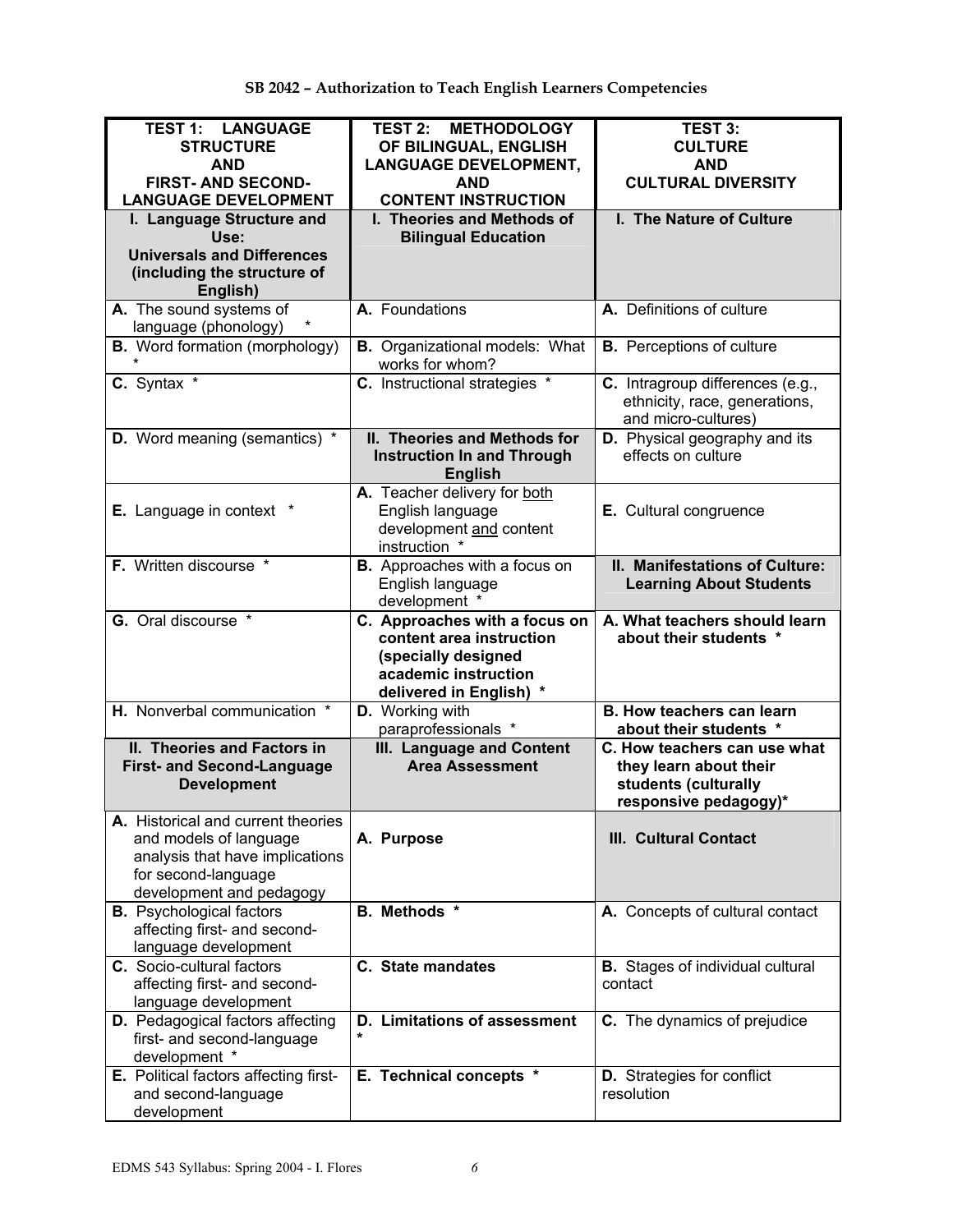# **Curriculum Review Assignment**  EDMS 543

|                           |                       | <b>Nearly</b>        |                                      |                      |
|---------------------------|-----------------------|----------------------|--------------------------------------|----------------------|
|                           | Developing            | <b>Meets</b>         | <b>Meets</b>                         | <b>Exceeds</b>       |
| <b>TPE 1, 1a</b>          | Candidate's           | Candidate's          | Candidate's                          | Candidate's          |
| Subject Specific          | analysis of the       | analysis of the      | analysis of the                      | analysis of the      |
| Pedagogical skills        | curriculum will       | curriculum will      | curriculum will                      | curriculum will      |
| for MS Teaching           | demonstrate little to | demonstrate some     | demonstrate                          | demonstrate          |
| Assignment                | no understanding of   | understanding of     | considerable                         | exceptional          |
| (Teaching                 | how to teach the      | how to teach the     | understanding of                     | understanding of     |
| Mathematics in a          | state adopted         | state adopted        | how to teach the                     | how to teach the     |
| MS Assignment)            | academic content      | academic content     | state adopted                        | state adopted        |
|                           | standard in           | standard in          | academic content                     | academic content     |
|                           | mathematics.          | mathematics.         | standard in                          | standard in          |
|                           |                       |                      | mathematics.                         | mathematics.         |
| TPE <sub>4</sub>          | Candidate's           | Candidate's          | Candidate's                          | Candidate's          |
| Making Content            | analysis of the       | analysis of the      | analysis of the                      | analysis of the      |
| Accessible                | curriculum will       | curriculum will      | curriculum will                      | curriculum will      |
|                           | demonstrate little to | demonstrate some     | demonstrate                          | demonstrate          |
|                           | no understanding in   | understanding in     | considerable<br>exceptional          |                      |
|                           | the use of            | the use of           | understanding in<br>understanding in |                      |
|                           | pedagogical           | pedagogical          | the use of                           | the use of           |
|                           | strategies that will  | strategies that will | pedagogical                          | pedagogical          |
|                           | provide all students  | provide all students | strategies that will                 | strategies that will |
|                           | access to the         | access to the        | provide all students                 | provide all students |
|                           | mathematics           | mathematics          | access to the                        | access to the        |
|                           | curriculum.           | curriculum           | mathematics                          | mathematics          |
|                           |                       |                      | curriculum                           | curriculum           |
| TPE 6, 6a, 6b             | Candidate's           | Candidate's          | Candidate's                          | Candidates's         |
| Developmentally           | analysis of the       | analysis of the      | analysis of the                      | analysis of the      |
| Appropriate               | curriculum will       | curriculum will      | curriculum will                      | curriculum will      |
| <b>Teaching Practices</b> | demonstrate little to | demonstrate some     | demonstrate                          | demonstrate          |
| in Grades K-3 & 4-        | no understanding in   | understanding in     | considerable                         | exceptional          |
| 8                         | the use of            | the use of           | understanding in                     | understanding in     |
|                           | developmentally       | developmentally      | the use of                           | the use of           |
|                           | appropriate           | appropriate          | developmentally                      | developmentally      |
|                           | teaching practices.   | teaching practices   | appropriate                          | appropriate          |
|                           |                       |                      | teaching practices                   | teaching practices   |

- $\triangleright$  TPE 9 Instructional Planning
- $\triangleright$  TPE 10 Instructional Time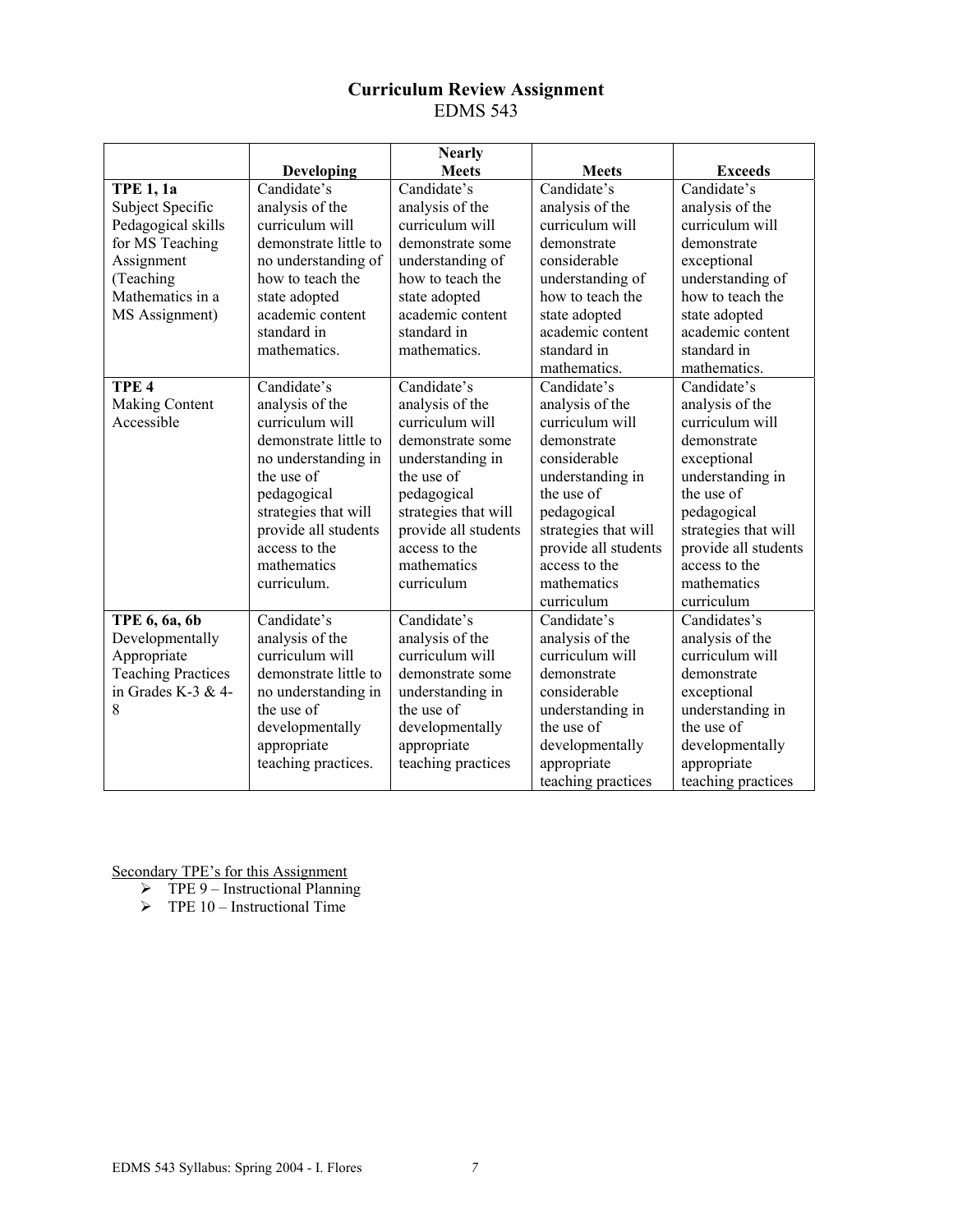#### **Lesson Presentation Assignment**  EDMS 543

|                    |                      | <b>Nearly</b>        |                                      |                      |
|--------------------|----------------------|----------------------|--------------------------------------|----------------------|
|                    | Developing           | <b>Meets</b>         | <b>Meets</b>                         | <b>Exceeds</b>       |
| <b>TPE 1, 1a</b>   | Candidates' lesson   | Candidates' lesson   | Candidates' lesson                   | Candidates' lesson   |
| Subject Specific   | plan and             | plan and             | plan and                             | plan and             |
| Pedagogical skills | presentation         | presentation         | presentation                         | presentation         |
| for MS Teaching    | demonstrates little  | demonstrates some    | demonstrates                         | demonstrates         |
| Assignment         | to no                | understanding of     | considerable                         | exceptional          |
| (Teaching          | understanding of     | how to teach the     | understanding of                     | understanding of     |
| Mathematics in a   | how to teach the     | state adopted        | how to teach the                     | how to teach the     |
| Multiple Subject   | state adopted        | academic content     | state adopted                        | state adopted        |
| Assignment)        | academic content     | standard in          | academic content                     | academic content     |
|                    | standard in          | mathematics          | standard in                          | standard in          |
|                    | mathematics          |                      | mathematics                          | mathematics          |
| TPE <sub>4</sub>   | Candidates' lesson   | Candidates' lesson   | Candidates' lesson                   | Candidates' lesson   |
| Making Content     | plan and             | plan and             | plan and                             | plan and             |
| Accessible         | presentation will    | presentation will    | presentation will                    | presentation will    |
|                    | demonstrate little   | demonstrate some     | demonstrate                          | demonstrate          |
|                    | to no                | understanding in     | considerable<br>exceptional          |                      |
|                    | understanding in     | the use of           | understanding in<br>understanding in |                      |
|                    | the use of           | pedagogical          | the use of                           | the use of           |
|                    | pedagogical          | strategies that will | pedagogical                          | pedagogical          |
|                    | strategies that will | provide all students | strategies that will                 | strategies that will |
|                    | provide all students | access to the        | provide all students                 | provide all students |
|                    | access to the        | mathematics          | access to the                        | access to the        |
|                    | mathematics          | curriculum           | mathematics                          | mathematics          |
|                    | curriculum           |                      | curriculum                           | curriculum           |
| TPE 6, 6a, 6b      | Candidates' lesson   | Candidates' lesson   | Candidates' lesson                   | Candidates' lesson   |
| Developmentally    | plan and             | plan and             | plan and                             | plan and             |
| Appropriate        | presentation will    | presentation will    | presentation will                    | presentation will    |
| Teaching           | demonstrate little   | demonstrate some     | demonstrate                          | demonstrate          |
| Practices – Grades | to no                | understanding in     | considerable                         | exceptional          |
| $K-3 & 4-8$        | understanding in     | the use of           | understanding in                     | understanding in     |
|                    | the use of           | developmentally      | the use of                           | the use of           |
|                    | developmentally      | appropriate          | developmentally                      | developmentally      |
|                    | appropriate          | teaching practices.  | appropriate                          | appropriate          |
|                    | teaching practices.  |                      | teaching practices.                  | teaching practices.  |

- ¾ TPE 2 Monitoring Student Learning During Instruction
- $\triangleright$  TPE 5 Student Engagement
- $\triangleright$  TPE 9 Instructional Planning
- $\triangleright$  TPE 10 Instructional Time
- $\triangleright$  TPE 11 Social Environment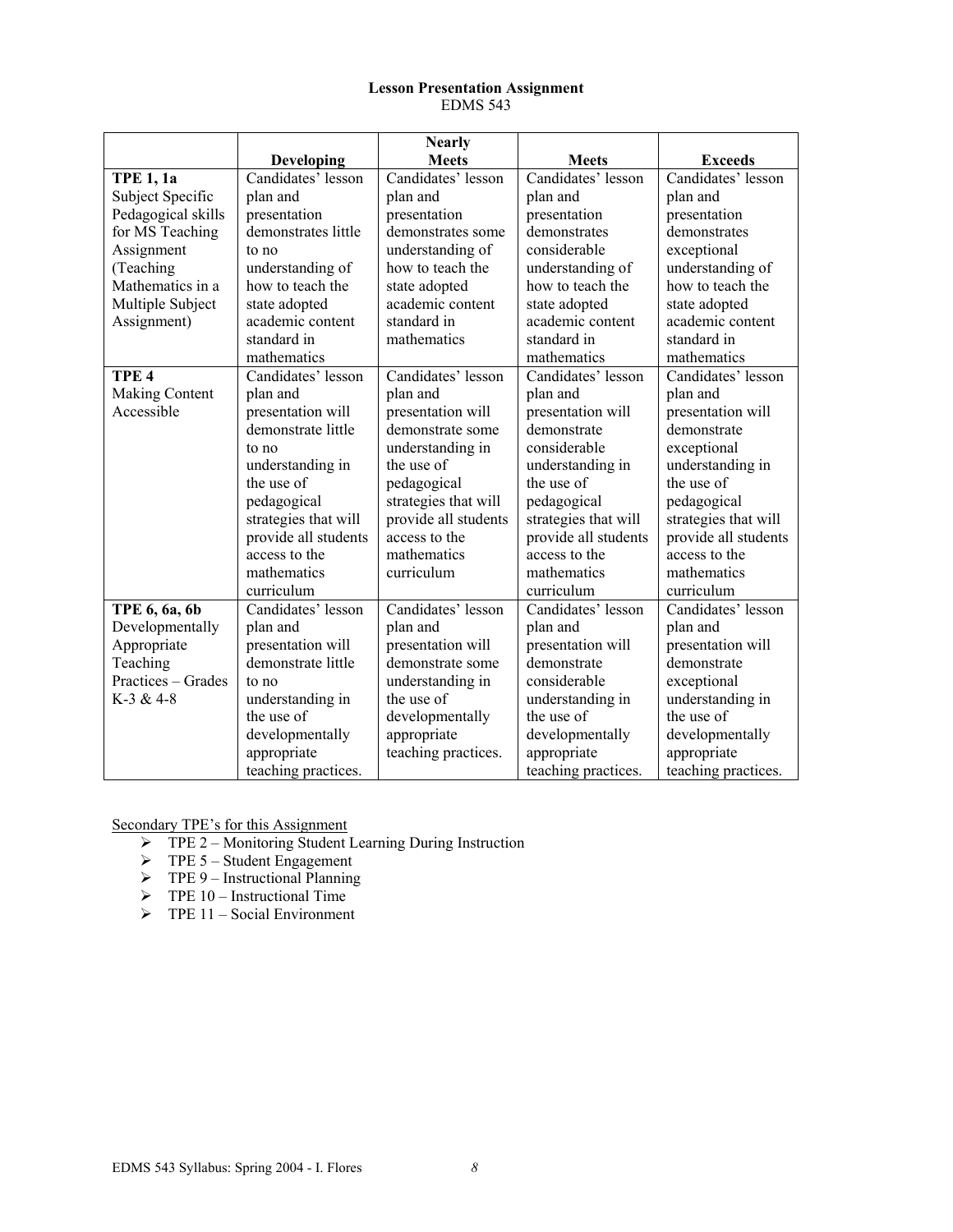### **Lesson Resources Assignment**  EDMS 543

|                  |                    | <b>Nearly</b>      |                    |                    |
|------------------|--------------------|--------------------|--------------------|--------------------|
|                  | <b>Developing</b>  | <b>Meets</b>       | <b>Meets</b>       | <b>Exceeds</b>     |
| TPE <sub>4</sub> | Candidates'        | Candidates'        | Candidates'        | Candidates'        |
| Making Content   | resources and      | resources and      | resources and      | resources and      |
| Accessible       | descriptions will  | descriptions will  | descriptions will  | descriptions will  |
|                  | demonstrate little | demonstrate some   | demonstrate        | demonstrate        |
|                  | to no              | understanding of   | considerable       | exceptional        |
|                  | understanding of   | how instructional  | understanding of   | understanding of   |
|                  | how instructional  | resources can help | how instructional  | how instructional  |
|                  | resources can help | provide all        | resources can help | resources can help |
|                  | provide all        | students with      | provide all        | provide all        |
|                  | students with      | access to a        | students with      | students with      |
|                  | access to a        | balanced and       | access to a        | access to a        |
|                  | balanced and       | comprehensive      | balanced and       | balanced and       |
|                  | comprehensive      | curriculum.        | comprehensive      | comprehensive      |
|                  | curriculum.        |                    | curriculum.        | curriculum.        |

- ¾ TPE 1a Subject-Specific Pedagogical Skills for MS Teaching Assignments (Teaching Mathematics in a MS Assignment)
- $\triangleright$  TPE 5 Student Engagement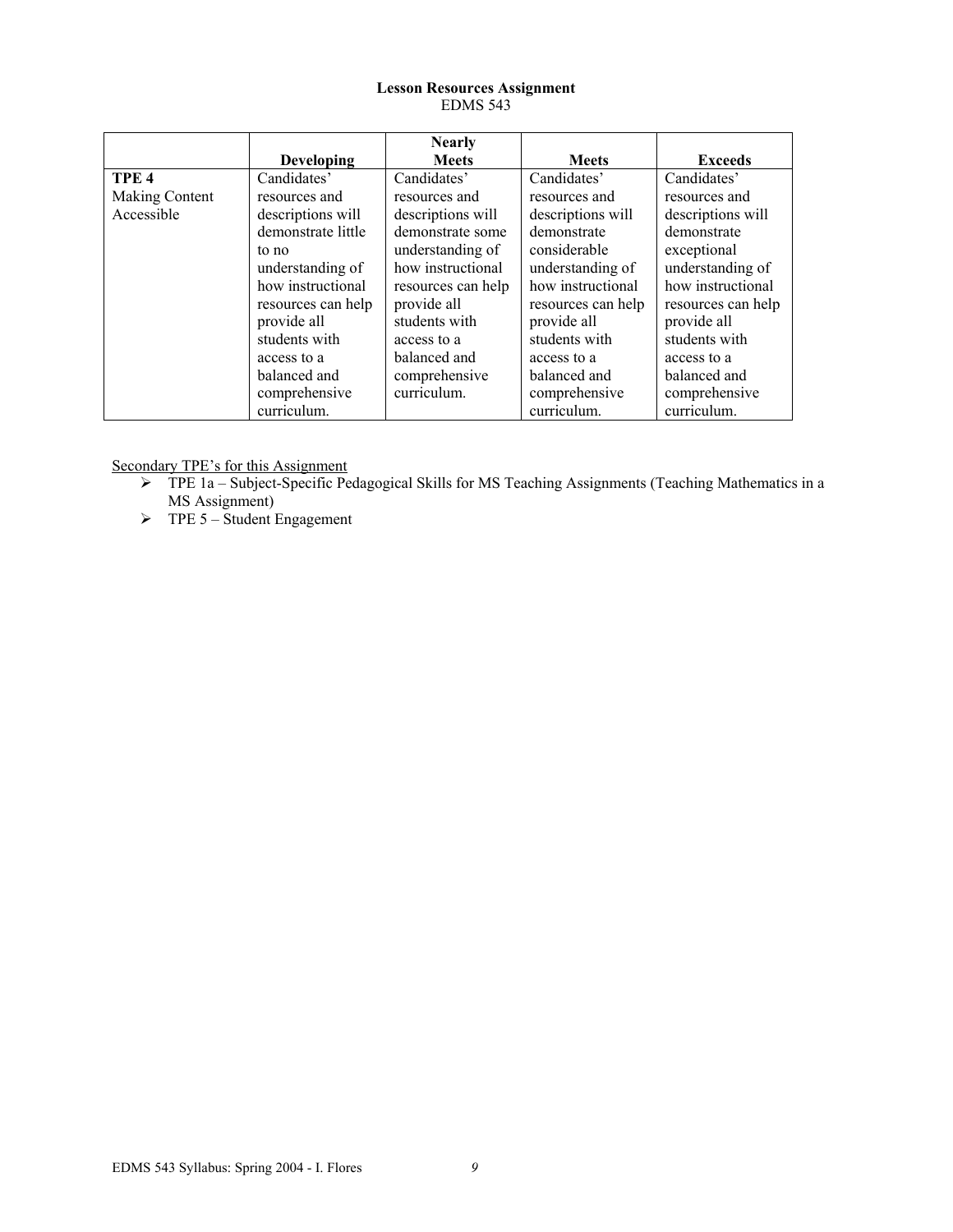### **Student Interview Assignment**  EDMS 543

|                         |                        | <b>Nearly</b>         |                       |                       |
|-------------------------|------------------------|-----------------------|-----------------------|-----------------------|
|                         | Developing             | <b>Meets</b>          | <b>Meets</b>          | <b>Exceeds</b>        |
| <b>TPE 1, 1a</b>        | Candidate's            | Candidate's           | Candidate's           | Candidate's           |
| Subject Specific        | assessment and         | assessment and        | assessment and        | assessment and        |
| Pedagogical             | recommendations        | recommendations       | recommendations       | recommendations       |
| skills for MS           | from the student       | from the student      | from the student      | from the student      |
| Teaching                | interview              | interview             | interview             | interview             |
| Assignment              | demonstrates little to | demonstrates some     | demonstrates          | demonstrates          |
| (Teaching               | no understanding of    | understanding of how  | considerable          | exceptional           |
| Mathematics in a        | how to teach the state | to teach the state    | understanding of how  | understanding of how  |
| Multiple Subject        | adopted academic       | adopted academic      | to teach the state    | to teach the state    |
| Assignment)             | content standard in    | content standard in   | adopted academic      | adopted academic      |
|                         | mathematics            | mathematics           | content standard in   | content standard in   |
|                         |                        |                       | mathematics           | mathematics           |
| TPE <sub>2</sub>        | Candidate's            | Candidate's           | Candidate's           | Candidate's           |
| Monitoring              | assessment and         | assessment and        | assessment and        | assessment and        |
| <b>Student Learning</b> | recommendations        | recommendations       | recommendations       | recommendations       |
| During                  | from the student       | from the student      | from the student      | from the student      |
| Instruction             | interview              | interview             | interview             | interview             |
|                         | demonstrates little to | demonstrates some     | demonstrates          | demonstrates          |
|                         | no understanding of    | understanding of how  | considerable          | exceptional           |
|                         | how to monitor         | to monitor student    | understanding of how  | understanding of how  |
|                         | student learning and   | learning and how to   | to monitor student    | to monitor student    |
|                         | how to effectively     | effectively make use  | learning and how to   | learning and how to   |
|                         | make use of this       | of this information   | effectively make use  | effectively make use  |
|                         | information when       | when teaching.        | of this information   | of this information   |
|                         | teaching.              |                       | when teaching.        | when teaching.        |
| TPE <sub>3</sub>        | Candidate              | Candidate             | Candidate             | Candidate             |
| Interpretation          | demonstrates little to | demonstrates some     | demonstrates          | demonstrates          |
| and Use of              | no understanding of    | understanding of how  | considerable          | exceptional           |
| Assessments             | how to effectively     | to effectively assess | understanding of how  | understanding of how  |
|                         | assess students'       | students' content     | to effectively assess | to effectively assess |
|                         | content knowledge      | knowledge through     | students' content     | students' content     |
|                         | through the use of     | the use of student    | knowledge through     | knowledge through     |
|                         | student interviews.    | interviews.           | the use of student    | the use of student    |
|                         |                        |                       | interviews.           | interviews.           |
|                         |                        |                       |                       |                       |
| TPE <sub>4</sub>        | Candidate's            | Candidate's           | Candidate's           | Candidate's           |
| Making Content          | recommendations        | recommendations       | recommendations       | recommendations       |
| Accessible              | from the student       | from the student      | from the student      | from the student      |
|                         | interview              | interview             | interview             | interview             |
|                         | demonstrates little to | demonstrates some     | demonstrates          | demonstrates          |
|                         | no understanding in    | understanding in the  | considerable          | exceptional           |
|                         | the use of             | use of pedagogical    | understanding in the  | understanding in the  |
|                         | pedagogical            | strategies that will  | use of pedagogical    | use of pedagogical    |
|                         | strategies that will   | provide all students  | strategies that will  | strategies that will  |
|                         | provide all students   | access to the         | provide all students  | provide all students  |
|                         | access to the          | mathematics           | access to the         | access to the         |
|                         | mathematics            | curriculum            | mathematics           | mathematics           |
|                         | curriculum             |                       | curriculum            | curriculum            |

- $\triangleright$  TPE 5 Student Engagement
- $\triangleright$  TPE 6, 6a, 6b Developmentally Appropriate Practices in Grades K-3 & Grades 4-8.
- $\triangleright$  TPE 8 Learning about Students
- $\triangleright$  TPE 9 Instructional Planning